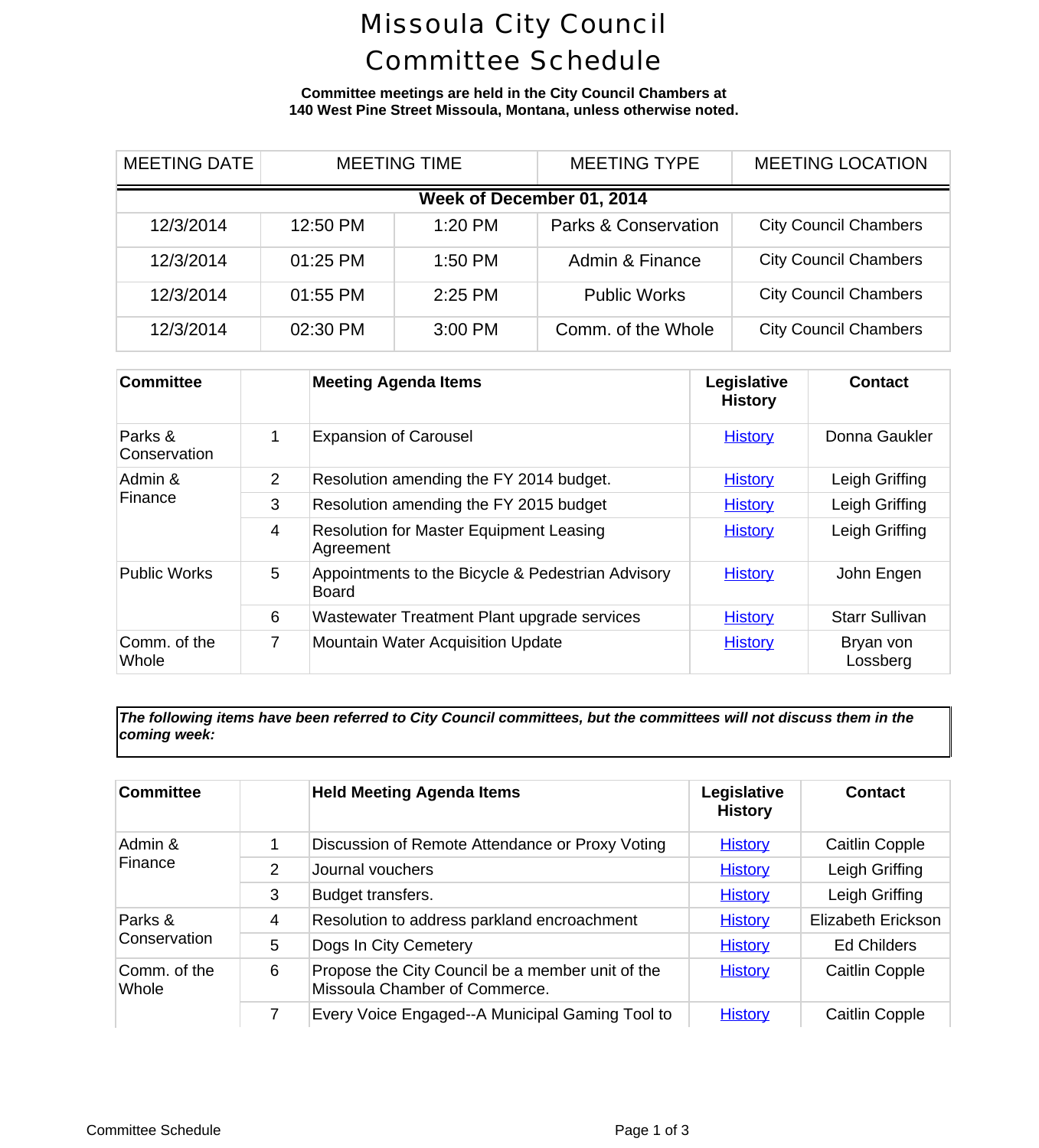# Missoula City Council Committee Schedule

### **Committee meetings are held in the City Council Chambers at 140 West Pine Street Missoula, Montana, unless otherwise noted.**

|                         |    | engage the public in budget prioritization                                                                                                                                             |                |                             |
|-------------------------|----|----------------------------------------------------------------------------------------------------------------------------------------------------------------------------------------|----------------|-----------------------------|
|                         | 8  | Next Generation Broadband for City of Missoula &<br><b>Missoula County</b>                                                                                                             | <b>History</b> | Caitlin Cd<br>Jason W       |
|                         | 9  | i3 Teen Council discussion                                                                                                                                                             | <b>History</b> | Jason W                     |
|                         | 10 | Updates from Council representatives on the Health<br>Board, Community Forum, Transportation Policy<br>Coordinating Committee, other boards and<br>commissions as necessary. (Ongoing) | <b>History</b> | Marilyn N                   |
|                         | 11 | Update from Missoula Economic Partnership<br>President/CEO James Grunke                                                                                                                | <b>History</b> | Marilyn N                   |
|                         | 12 | Bi-annual meeting with the Chamber of Commerce                                                                                                                                         | <b>History</b> | Marilyn N                   |
|                         | 13 | Conference updates and information sharing                                                                                                                                             | <b>History</b> | Marilyn N                   |
|                         | 14 | Missoula County Public Schools update--Smart<br>Schools 2020                                                                                                                           | <b>History</b> | Jason W                     |
|                         | 15 | Lobbyist agenda for legislative session                                                                                                                                                | <b>History</b> | <b>Emily Be</b>             |
| Land Use &<br>Planning  | 16 | Annexation, (see separate list at City Clerk's Office<br>for pending annexations) (Ongoing in committee)                                                                               | <b>History</b> | Marty Re                    |
|                         | 17 | Discussion of City planning issues with members of<br>the Planning Board.                                                                                                              | <b>History</b> | Bob Ja                      |
|                         | 18 | Adopt broadband standards for the City of Missoula                                                                                                                                     | <b>History</b> | Caitlin Cop<br>Jason W      |
| Pub. Safety &<br>Health | 19 | Discuss plans to resolve natural gas-like odors in<br>Northside and Westside neighborhoods                                                                                             | <b>History</b> | Bryan von L                 |
|                         | 20 | Fire Department update.                                                                                                                                                                | <b>History</b> | Jason D                     |
|                         | 21 | Safety aspects of management of the urban deer<br>population in the city of Missoula.                                                                                                  | <b>History</b> | <b>Dick Haine</b><br>Wilkir |
|                         | 22 | Discussion with Crime Victim Advocate Office.                                                                                                                                          | <b>History</b> | Jon Wil                     |
|                         | 23 | Air quality issues related to railroad operations in<br>and through Missoula.                                                                                                          | <b>History</b> | Dave Stro                   |
|                         | 24 | Health Department update.                                                                                                                                                              | <b>History</b> | Ellen Le                    |
| <b>Public Works</b>     | 25 | Resolution to change the speed limit on Reserve<br>Street between Brooks and 39th Street.                                                                                              | <b>History</b> | Wayne G                     |
|                         | 26 | Review fence regulations                                                                                                                                                               | <b>History</b> | Jason W                     |
|                         | 27 | Proposal to convert Orange Street between S. 1st<br>Street and S. 6th Street to three moving lanes and<br>two parking lanes                                                            | <b>History</b> | Alex T                      |
|                         | 28 | Review community traffic calming proposal for 5th<br>and 6th streets between Higgins and Russell                                                                                       | <b>History</b> | Alex T                      |
|                         | 29 | Energy/Fuel reduction policy review                                                                                                                                                    | <b>History</b> | Bryan von L                 |
|                         | 30 | Joint Trenching Agreement between utilities and City                                                                                                                                   | <b>History</b> | Caitlin Co                  |